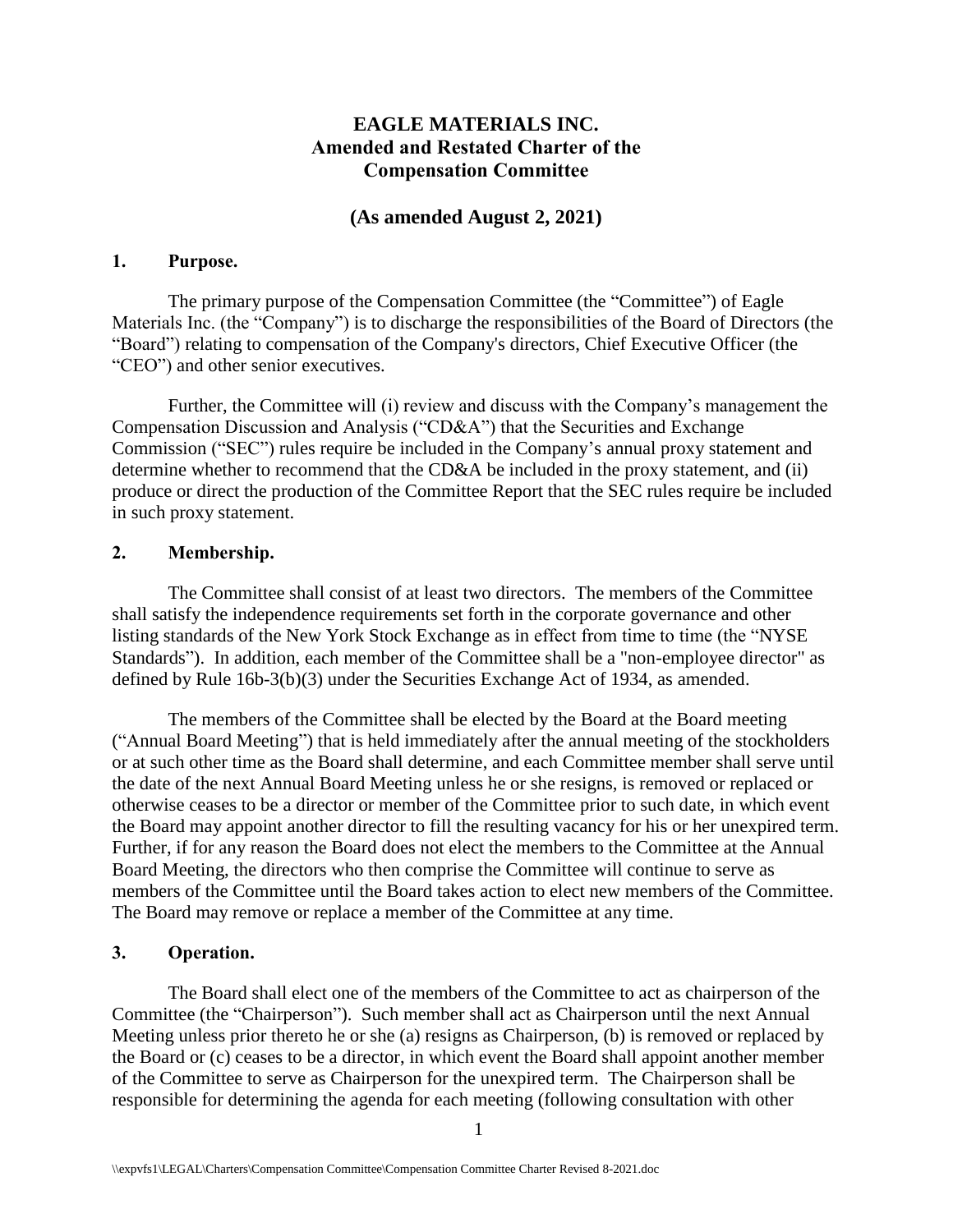members of the Committee) and shall preside over all meetings of the Committee. In addition, the Chairperson shall periodically report the Committee's findings and conclusions to the Board.

The majority of the members of the Committee shall constitute a quorum. The Committee shall act only on the affirmative vote of the members present at a meeting at which a quorum is present (which may be in person or by telephone) or by unanimous consent.

The Committee shall meet as often as is appropriate but not less than two times annually. The Committee shall maintain minutes of its meetings and written records of its actions.

The Committee may, at its sole discretion, retain or obtain the advice of a compensation consultant, independent legal counsel or other adviser as it deems appropriate, at the Company's expense. Further, the Committee may invite to all or part of any Committee meeting such representatives of such consultants and advisers and members of management and other persons as the Committee shall deem necessary or appropriate. The Committee shall, when it deems it appropriate, meet with such consultants and advisers without any members of management in attendance. The Committee shall have the sole authority to engage, retain and terminate any compensation consultant, independent legal counsel or other adviser to be used to assist it in the performance of its duties hereunder, and shall have the sole authority to approve such consultant's, counsel's and adviser's fees and other retention terms.

The Committee may delegate its duties and responsibilities to a subcommittee consisting of one or more members of the Committee, or to the Chief Executive Officer or other senior officers of the Company pursuant to such conditions or limitations as the Committee may establish. Any delegation may be made only to the extent permitted by NYSE rules, SEC rules and applicable law.

## **4. Duties and Responsibilities.**

To fulfill its purpose as described above, the Committee shall have the following duties and responsibilities:

a. Review and make recommendations to the Board as to the Company's general compensation philosophy and structure, including:

- (i) reviewing on a periodic basis the compensation programs for senior executive officers who are required to make disclosures under Section 16 of the Securities Exchange Act of 1934, as amended (the "Senior Officers") to determine whether they are properly coordinated and achieving their intended purposes;
- (ii) making recommendations to the Board with respect to new incentive compensation plans and equity-based compensation plans; and
- (iii) reviewing on a periodic basis all benefit plans sponsored by the Company to determine whether they are properly coordinated and achieving their intended purposes. In addition, the Committee will consider, from time to time, amendments to existing benefit plans and proposals for new benefit